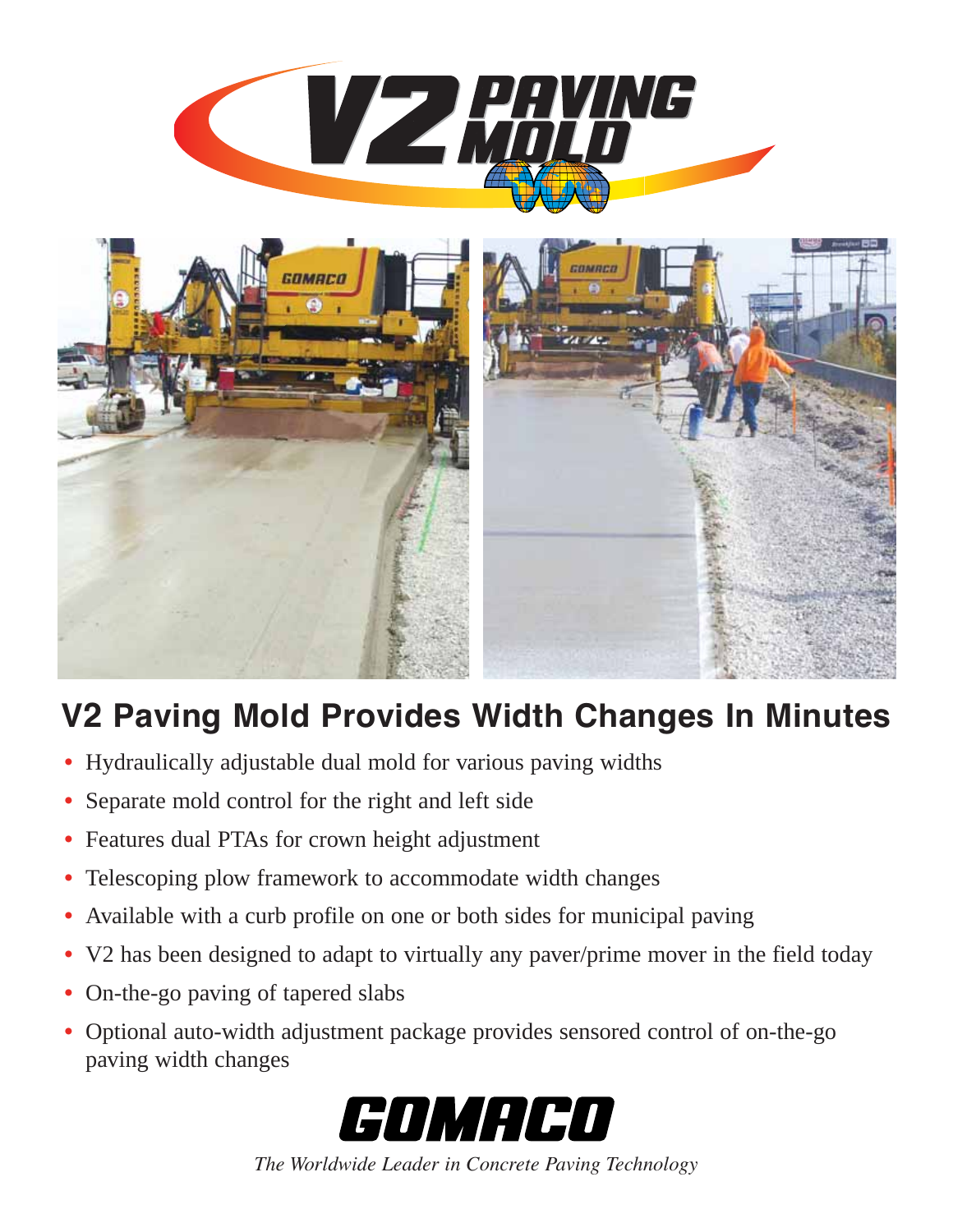The versatile GOMACO V2 is a dual mold system that is hydraulically adjustable for paving at different widths. The V2 makes width changes fast and simple and will even make on-the-go width changes for tapered slabs.

The configuration of the front and rear molds dictates the minimum and maximum paving widths and the amount of total width variation. It features separate



## **FEATURING VERSATILITY**

mold control for the left and right side. It is also available with a curb profile on one or both sides for municipal paving.

The V2 sectionalized mold system includes a spreader-plow with hydraulic vertical movement to control the head of concrete in front of the mold. The plow telescopes with the machine framework to accommodate the width

change. The GOMACO V2 paving mold was developed to adapt to virtually any paver operating in the field today.



Plow Controls-R&D Photo Files

**Spreader-Plow Operation:** A single control box provides all spreader-plow functions. The machine operator has the option of three automatic modes, plow left, plow right, and plow both directions. The operator can also set the vertical plow depth adjustment and the plow will return to the set depth after each automatic up cycle. The maximum plow depth is 20 in. (508 mm). A joystick controller is provided to manually operate all plow functions if needed. A rotary control changes the horizontal speed of the plow up to 150 fpm (45.7 mpm).



A guideline was painted on the grade in this pour to guide the operator in extending the mold from 12 ft. (3.66 m) to 14 ft. (4.27 m) wide.

**Vibrator Positioning Option:**

The front mold uses a vibrator positioning system similar to other GOMACO paving molds. The common vibrator mount pipe rotates to provide up to 5 in. (127 mm) of vertical

vibrator positioning adjustment. The rear mold utilizes individual removable mount arms that go over the top of the mold. The arms and vibrators can be added or removed as an individual package to suit the mold width requirement. A mold mounted rack pivots the arms up to provide up to 10 in. (254 mm) of vertical vibrator positioning adjustment.

**Two Molds:** The V2 has two molds that are hydraulically adjustable. The configuration of the front and rear molds dictates the amount of total width variation.



**The V2 molds feature dual power transition adjusters (PTAs):**  The same PTA design as GOMACO mainline pavers, for crown height adjustments. The direct acting PTA height indicator is standard on all V2 paving molds.

Another feature is the optional paving mold remote controls that allow ground personnel to control mold functions during mold setup or while paving. Individual remotes are available for the left PTA, right PTA, front frame extension, rear frame extension, and front mold sideshift.

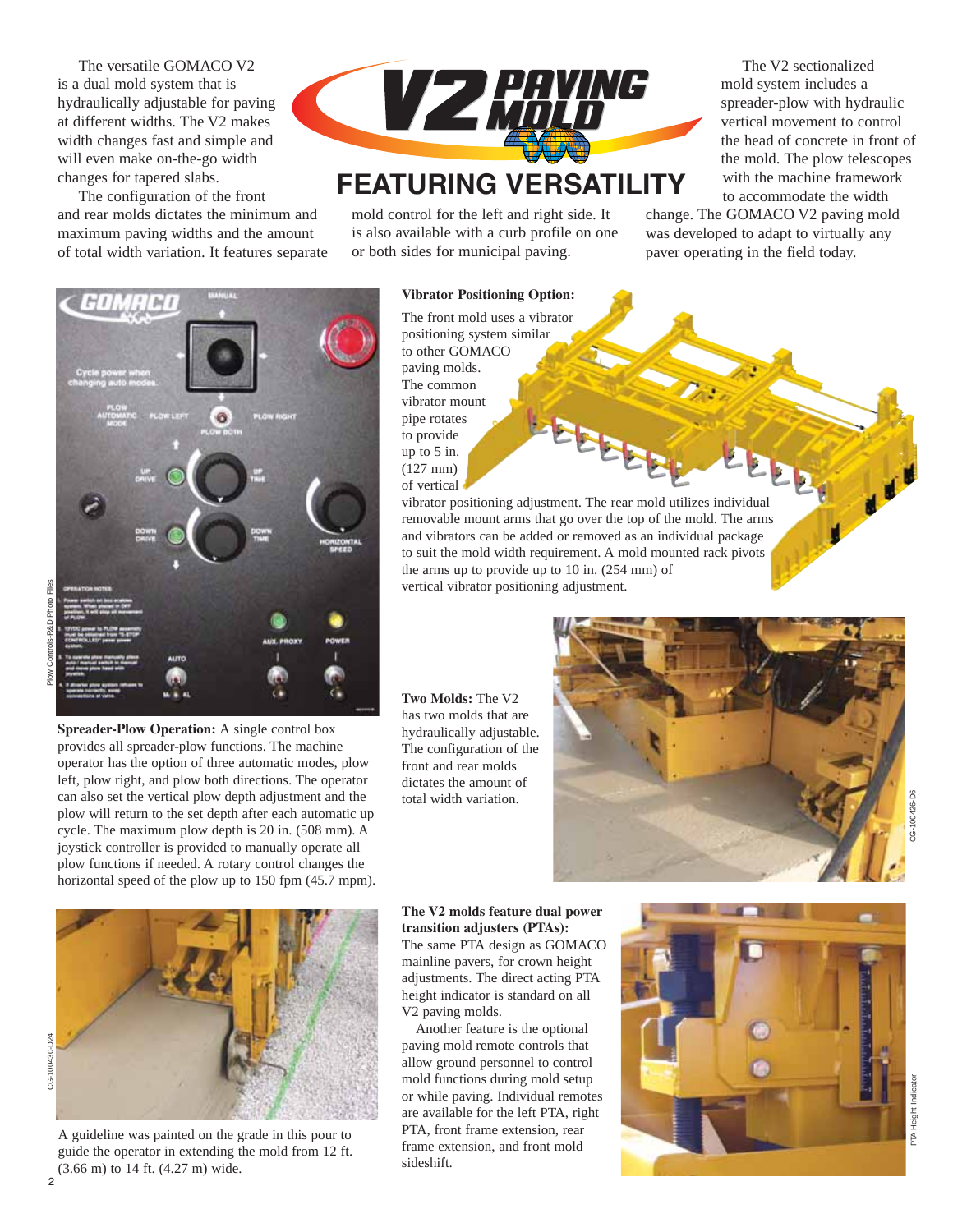

## **Optional Auto-Width Adjustment Package**

This option features hydraulic proportional control to change the width of the mold while paving, to produce a tapered slab.

Stringline is set to follow the desired tapered slab and sensors on the paver use that stringline to control cylinders for extending the frame and side-shifting the mold. The operator, with a switch of a button, turns the system to automatic when approaching a width transition and the mold adjusts to the new paving width automatically.

Auto-width adjustment sensors on any GOMACO paver with the V2 paving mold. Auto-width adjustment controller This is a stand-alone package that can be installed





**Sectionalized Mold Design:** The front and rear molds are totally sectionalized. The minimum paving width is 7 ft. 10 in. (2.39 m) and the maximum paving width is 20 ft. 3 in. (6.17 m) with the proper inserts installed.